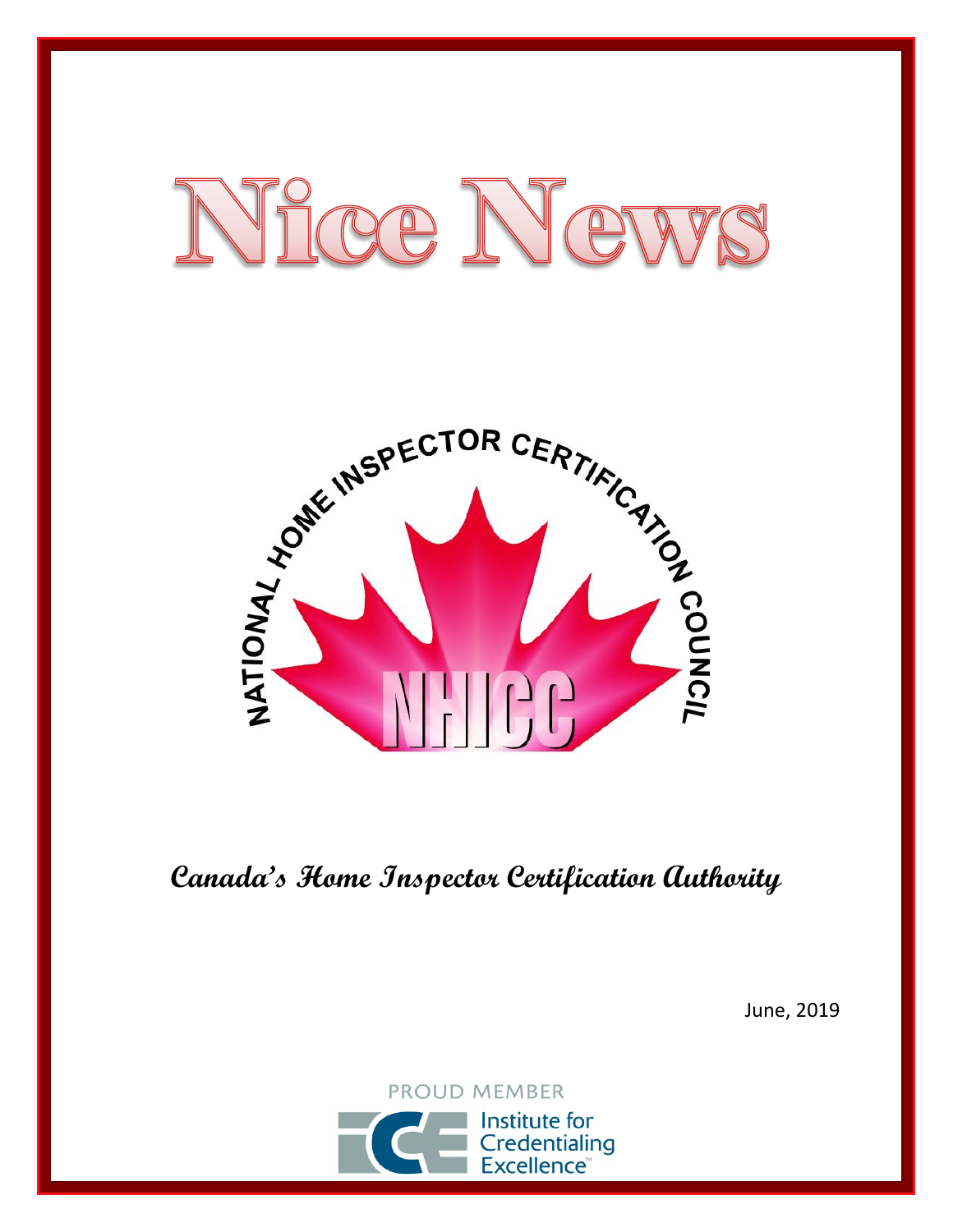# *The NHICC awarded government contract!*

**The NHICC was awarded a contract with Employment and Social Development Canada (ESDC) which involved the development of guidelines for a National Housing Standard for Primary Agriculture Review, Temporary Foreign Worker Program (TFWP)**

### *Each year close to 300,000 migrant workers enter Canada to work in the Agricultural Stream under the TFWP.*

The NHICC was chosen over other notable organizations based on our vast knowledge of Canada's housing standards, and our impeccable credentials. This undertaking as you can imagine was a very detailed study on the current housing for the temporary foreign workers from across Canada with a draft proposal on how the Federal Government can develop a 'National Housing Standard' for employer provided housing to foreign workers working in agriculture.

Our report is based on an in-depth research, review and analysis of a multitude of policies and regulations from various government agencies, guidelines, municipal meeting reports, discussions with provincial representatives at the housing and health administration management level, a number of inspectors and various reports and academic papers on the topic of migrant worker housing. Since there is a vast array of policies and wide spread variation in what currently exist, it is evident that there is a dire need to adopt a comprehensive, uniform national regulation for accommodations for agricultural temporary foreign workers.

Under this program employers must provide TFWs with adequate, suitable and affordable housing and complete an inspection prior to being approved for the program. Currently without a national standard in place inspections are being performed by various entities across Canada with no one single body qualified to address this requirement.

Provincial, Territorial, Municipal bodies are currently using, Building, Health, Fire, or private home inspectors to meet this requirement, none of which are fully qualified. Areas of the inspection process cover parts of the National Building Code, National Fire Code, Provincial Health Regulations as well as a multitude of related Standards.

#### **Opportunity Abounds!**

As a result of our findings we have recommended the private home inspection profession as being best suited to provide these inspections. With this recommendation inspector's wishing